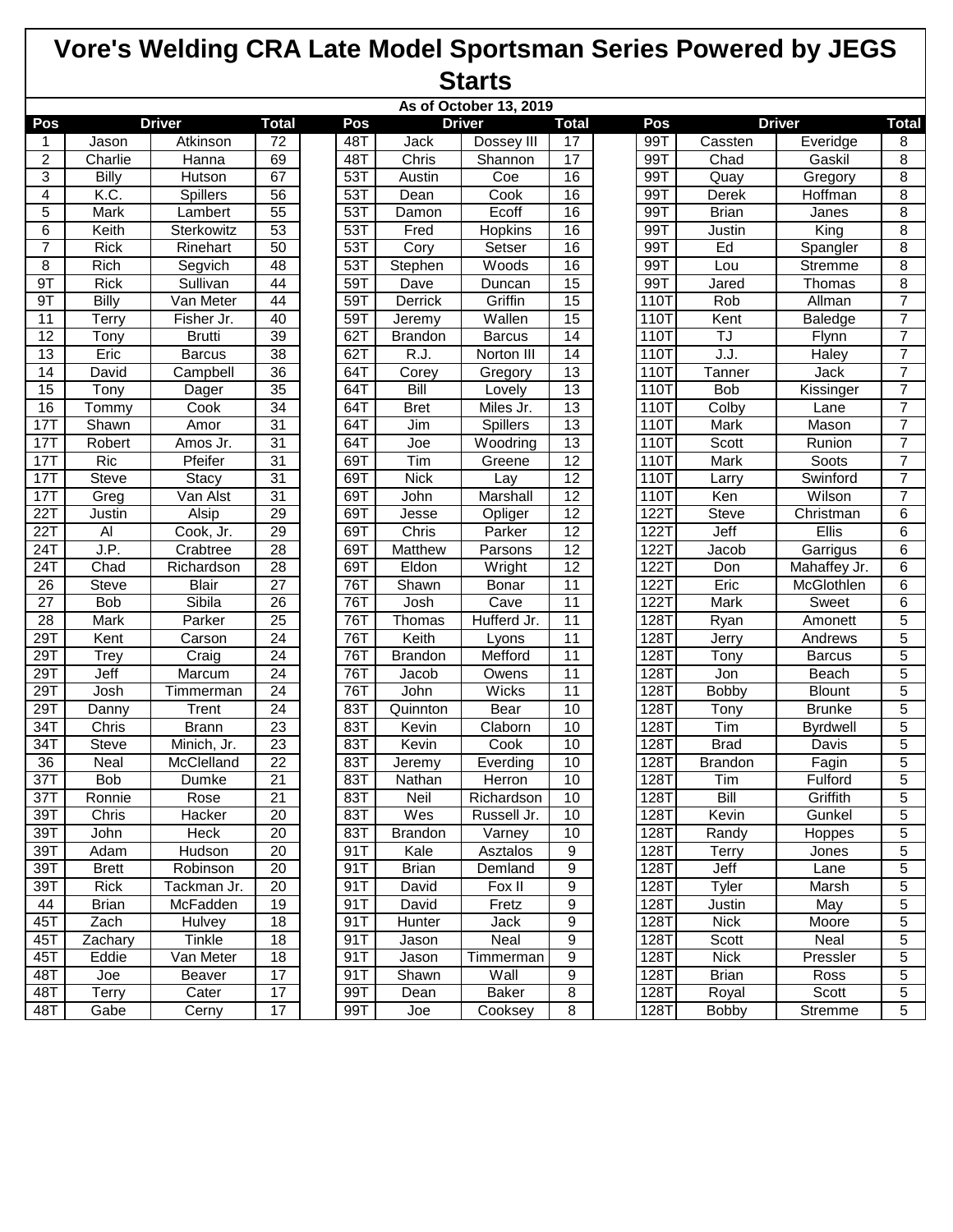|         | As of October 13, 2019 |                  |                           |  |      |                |                |                         |  |      |                |                 |                |
|---------|------------------------|------------------|---------------------------|--|------|----------------|----------------|-------------------------|--|------|----------------|-----------------|----------------|
| Pos     | <b>Driver</b>          |                  | <b>Total</b>              |  | Pos  |                | <b>Driver</b>  | <b>Total</b>            |  | Pos  |                | <b>Driver</b>   | <b>Total</b>   |
| 128T    | <b>Bubba</b>           | Trinkle          | 5                         |  | 175T | Mike           | Miller         | 3                       |  | 210T | Jared          | Neal            | $\overline{2}$ |
| 128T    | Reed                   | White            | 5                         |  | 175T | Jack           | Oliver         | 3                       |  | 210T | Rob            | Noel            | $\overline{2}$ |
| 153T    | Tanner                 | <b>Ballard</b>   | 4                         |  | 175T | Donald         | Parsons        | 3                       |  | 210T | Matt           | Norem           | $\overline{2}$ |
| 153T    | Michael                | Blankenship      | 4                         |  | 175T | Steve          | Pearson        | 3                       |  | 210T | Tommy          | O'Leary IV      | $\overline{2}$ |
| 153T    | Densil                 | <b>Brumfield</b> | 4                         |  | 175T | Rodney         | Roush          | 3                       |  | 210T | Ronnie         | Phipps          | $\overline{2}$ |
| 153T    | Dustin                 | <b>Burge</b>     | $\overline{4}$            |  | 175T | <b>Rich</b>    | Shewchuk       | $\overline{3}$          |  | 210T | Aaron          | Pippin          | $\overline{2}$ |
| 153T    | Randy                  | Casey            | 4                         |  | 175T | Josh           | Smith          | 3                       |  | 210T | Josh           | Poore           | $\overline{2}$ |
| 153T    | <b>Buddy</b>           | Davis            | 4                         |  | 175T | <b>Mark</b>    | Swan           | $\overline{3}$          |  | 210T | <b>Brian</b>   | Redmond         | $\overline{2}$ |
| 153T    | Richard                | Farmer           | 4                         |  | 175T | Jon            | Watson         | $\overline{3}$          |  | 210T | Jonathan       | Shafer          | $\overline{2}$ |
| 153T    | Oliver                 | Fitzwater        | 4                         |  | 210T | <b>Brock</b>   | Anderson       | $\overline{2}$          |  | 210T | Zach           | Tanner          | $\overline{2}$ |
| 153T    | Jim                    | Geiger           | 4                         |  | 210T | David          | Barnhart       | $\overline{2}$          |  | 210T | Alex           | Vonderau        | $\overline{2}$ |
| 153T    | Tyler                  | Hufford          | 4                         |  | 210T | Wade           | Berger         | $\overline{c}$          |  | 210T | Nate           | Walton          | $\overline{2}$ |
| 153T    | Ron                    | Maynard, Jr.     | $\overline{4}$            |  | 210T | <b>Bob</b>     | <b>Bliss</b>   | $\overline{2}$          |  | 210T | Eddie          | Ware            | $\overline{2}$ |
| 153T    | William                | Mefford          | $\overline{4}$            |  | 210T | Rich           | Boal           | $\overline{2}$          |  | 210T | Mike           | Young           | $\overline{2}$ |
| 153T    | Roger                  | Northrup, Jr.    | 4                         |  | 210T | James          | <b>Brown</b>   | $\overline{c}$          |  | 210T | <b>Brad</b>    | Yunker          | $\overline{2}$ |
| 153T    | R.J.                   | Norton Jr.       | 4                         |  | 210T | Josh           | Cahill         | $\overline{2}$          |  | 266T | <b>Bud</b>     | Adams           | 1              |
| 153T    | <b>Brandon</b>         | Phillips         | 4                         |  | 210T | Curtis         | Chapman        | $\overline{c}$          |  | 266T | Daniel         | Adams           | 1              |
| 153T    | Stuart                 | Quakenbush       | 4                         |  | 210T | Gary           | Chapman        | $\overline{2}$          |  | 266T | Ron            | Allen           | 1              |
| 153T    | Chad                   | Reuille          | $\overline{4}$            |  | 210T | Kevin          | Clash          | $\overline{2}$          |  | 266T | Mike           | Ammerman        | 1              |
| 153T    | Andrew                 | Royer            | 4                         |  | 210T | Mike           | Coates         | $\overline{2}$          |  | 266T | Dale           | Amonett         | 1              |
| 153T    | Scott                  | <b>Tomasik</b>   | $\overline{4}$            |  | 210T | Randy          | Cook           | $\overline{2}$          |  | 266T | <b>Dustin</b>  | Anderson        | 1              |
| 153T    | T.K.                   | Whitman          | 4                         |  | 210T | <b>Jarren</b>  | Crabtree       | $\overline{2}$          |  | 266T | Dalton         | Armstrong       | 1              |
| 153T    | Jeff                   | Williams         | $\overline{4}$            |  | 210T | Clay           | Curts          | $\overline{2}$          |  | 266T | <b>Burney</b>  | Arnett          | $\mathbf{1}$   |
| 153T    | Darwen                 | Wolf             | $\overline{4}$            |  | 210T | Zack           | Dunson         | $\overline{2}$          |  | 266T | David          | Arnold, Jr      | 1              |
| 175T    | Glenn                  | Andrew           | 3                         |  | 210T | Joe            | Ellert         | $\overline{2}$          |  | 266T | <b>Brandon</b> | Atkins          | 1              |
| $175$ T | <b>Brian</b>           | <b>Barcus</b>    | 3                         |  | 210T | Wayne          | Emberson       | $\overline{2}$          |  | 266T | George         | <b>Banter</b>   | 1              |
| 175T    | Derek                  | <b>Bischak</b>   | 3                         |  | 210T | Eric           | Evans          | $\overline{2}$          |  | 266T | John           | <b>Barlow</b>   | 1              |
| 175T    | Kraig                  | Bontrager        | 3                         |  | 210T | <b>Rick</b>    | Everidge       | $\overline{2}$          |  | 266T | Chuck          | <b>Barnes</b>   | 1              |
| 175     | Danny                  | Brown Jr.        | 3                         |  | 210T | Johnny         | Gatton Jr.     | $\overline{2}$          |  | 266T | David          | Beezley         | 1              |
| 175T    | Ryan                   | <b>Buckner</b>   | 3                         |  | 210T | <b>Bob</b>     | Golubski       | $\overline{2}$          |  | 266T | Tommy          | Beezley         | 1              |
| 175T    | Lauren                 | <b>Bush</b>      | 3                         |  | 210T | <b>Nik</b>     | Gorrell        | $\overline{2}$          |  | 266T | Ron            | <b>Belt</b>     | 1              |
| 175T    | Mike                   | Cannon           | $\ensuremath{\mathsf{3}}$ |  | 210T | Kevin          | Gross          | $\overline{2}$          |  | 266T | Jimmy          | Benson          | $\mathbf{1}$   |
| 175T    | Jon                    | Conklin          | 3                         |  | 210T | <b>Brian</b>   | Hedge          | $\overline{2}$          |  | 266T | <b>Bobby</b>   | Bering, Jr.     | 1              |
| 175T    | <b>Blake</b>           | Dager            | 3                         |  | 210T | <b>Brandon</b> | Hermiller      | $\overline{c}$          |  | 266T | Dave           | <b>Bice</b>     | 1              |
| 175T    | <b>Bobby</b>           | <b>Dager</b>     | $\ensuremath{\mathsf{3}}$ |  | 210T | Gabe           | Hess           | $\overline{c}$          |  | 266T | Jacob          | <b>Blair</b>    | 1              |
| $175$ T | Charles                | Darr             | 3                         |  | 210T | Scott          | <b>Hinshaw</b> | $\overline{2}$          |  | 266T | Andy           | <b>Bozell</b>   | 1              |
| 175T    | Matt                   | Elliot           | $\overline{3}$            |  | 210T | Hope           | Hornish        | $\overline{2}$          |  | 266T | Phil           | <b>Bozell</b>   | 1              |
| 1/5     | Pete                   | Farmer           | 3                         |  | 210T | Mike           | Horvath        | 2                       |  | 266T | BIII           | <b>Browning</b> | 1              |
| 175T    | Johnny                 | Fugate           | 3                         |  | 210T | <b>Brian</b>   | Jack           | $\overline{c}$          |  | 266T | Bill           | <b>Burba</b>    | 1              |
| 175T    | Bill                   | Hartman          | 3                         |  | 210T | Phil           | Jenkins        | $\overline{c}$          |  | 266T | Josh           | <b>Burton</b>   | 1              |
| 175T    | Donnie                 | Hill             | 3                         |  | 210T | Andy           | Jennings       | $\overline{2}$          |  | 266T | Terry          | <b>Burton</b>   | 1              |
| 175T    | Chris                  | Jennings         | $\overline{3}$            |  | 210T | Mike           | Kugler         | $\overline{2}$          |  | 266T | James          | <b>Butler</b>   | 1              |
| 175T    | Weston                 | Jewett           | 3                         |  | 210T | Kenny          | Kuntz          | $\overline{2}$          |  | 266T | Tim            | Chapman         | 1              |
| 175T    | Howard                 | Kelly, Jr.       | $\ensuremath{\mathsf{3}}$ |  | 210T | Derrick        | Layne          | $\overline{c}$          |  | 266T | Tony           | Chapman         | 1              |
| 175T    | Scott                  | Knepley          | 3                         |  | 210T | LJ             | Lines          | $\overline{c}$          |  | 266T | Roger          | Chrismore       | 1              |
| 175T    | Lucas                  | Krick            | 3                         |  | 210T | Todd           | Marsh          | $\overline{2}$          |  | 266T | Justin         | Claucherty      | 1              |
| 175T    | <b>Bob</b>             | Lemen            | 3                         |  | 210T | <b>Bret</b>    | Miles          | $\overline{a}$          |  | 266T | Kenny          | Coe             | 1              |
| 175T    | Mark                   | Livesay          | 3                         |  | 210T | Thomas         | <b>Miller</b>  | $\overline{2}$          |  | 266T | Charlie        | Cotton          | 1              |
| 175T    | Tyler                  | Mahaffey         | 3                         |  | 210T | <b>Brian</b>   | Morrow         | $\overline{\mathbf{c}}$ |  | 266T | Jim            | Crabtree Jr.    | 1              |
| 175T    | <b>Brian</b>           | Marrow           | $\overline{3}$            |  | 210T | Kyle           | Murphy         | $\overline{c}$          |  | 266T | Tim            | Craig           | 1              |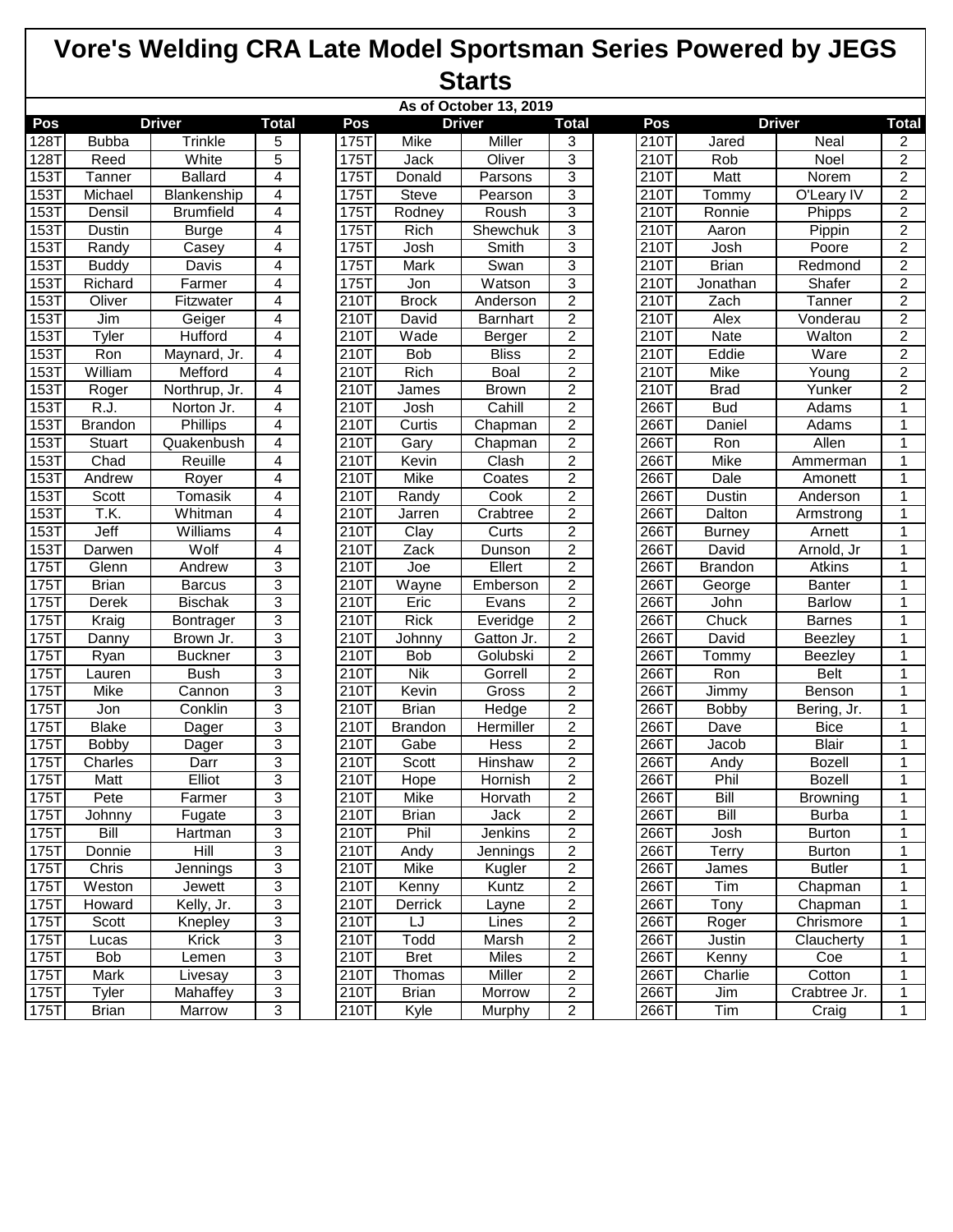|                    | As of October 13, 2019 |                  |             |  |      |                |               |              |  |      |             |                 |              |
|--------------------|------------------------|------------------|-------------|--|------|----------------|---------------|--------------|--|------|-------------|-----------------|--------------|
| Pos                |                        | <b>Driver</b>    | Total       |  | Pos  |                | <b>Driver</b> | <b>Total</b> |  | Pos  |             | <b>Driver</b>   | <b>Total</b> |
| 2667               | <b>Brandon</b>         | Cretacci         |             |  | 266T | Lana           | Jarvis        |              |  | 266T | Logan       | Runyon          |              |
| 266T               | Dave                   | Cumbee           | 1           |  | 266T | <b>Brad</b>    | Kendall       | 1            |  | 266T | Tom         | Salyers         |              |
| 266T               | Tom                    | Curts            | 1           |  | 266T | Jimmy          | Kirby         | 1            |  | 266T | Ryan        | Schnabel        | 1            |
| $\overline{266}$ T | Willy                  | <b>DeHart</b>    | 1           |  | 266T | <b>Ross</b>    | Klingelhofer  | 1            |  | 266T | Stephanie   | Scott           | 4            |
| 266T               | Kyle                   | DeLisle, Jr.     | 1           |  | 266T | Terry          | Kope          | 1            |  | 266T | Scott       | Selmi           | 1            |
| 266T               | Clayton                | <b>DePlanche</b> | $\mathbf 1$ |  | 266T | <b>Brayton</b> | Laster        | 1            |  | 266T | Cliff       | Setser          | 1            |
| 266T               | Mitch                  | <b>DeWitt</b>    | 1           |  | 266T | Hannah         | Lundv         | 1            |  | 266T | Jack        | Smith           | 1            |
| 266T               | Scott                  | Eggman           | 1           |  | 266T | Johnny         | Magee         | 1            |  | 266T | Jim         | Smith           | 1            |
| 266T               | Matt                   | Erich            | 1           |  | 266T | Dave           | Mannia        | 1            |  | 266T | Gary        | St. Amant       | 1            |
| 266T               | Craig                  | Everage          | 1           |  | 266T | Rich           | Mersereau     | 1            |  | 266T | Zach        | <b>Stacy</b>    | 1            |
| 266T               | Terry                  | Fisher Sr.       | $\mathbf 1$ |  | 266T | Michael        | <b>Miller</b> | 1            |  | 266T | Kevin       | Stahl           | 1            |
| 266T               | Ryan                   | Flemming         |             |  | 266T | Mason          | Mingus        |              |  | 266T | <b>Jeff</b> | <b>Stetler</b>  |              |
| 266T               | Todd                   | Foote            | 1           |  | 266T | Dean           | <b>Morris</b> | 1            |  | 266T | Chad        | <b>Stilwell</b> | 1            |
| 266T               | David                  | Frantz           | 1           |  | 266T | Scott          | Murray        | 1            |  | 266T | Greg        | Stilwell II     | 1            |
| 266T               | Kevin                  | Frasure          | 1           |  | 266T | Roger          | Northrup      | 1            |  | 266T | Scott       | Stovall         | 1            |
| 2661               | Jeff                   | Ganus            | $\mathbf 1$ |  | 266T | Frankie        | Oakes         | 1            |  | 266T | John        | Streeting       | 1            |
| 266T               | Todd                   | Gearhart         |             |  | 266T | <b>Brandon</b> | Oakley        |              |  | 266T | Shawn       | Szep            |              |
| 266T               | Scott                  | Hantz            | 1           |  | 266T | Mike           | Overholser    | 1            |  | 266T | Josh        | Tharp           | 1            |
| 266T               | Ralph                  | Harrod           | $\mathbf 1$ |  | 266T | Kevin          | Papa          | 1            |  | 266T | Ben         | Tunney          | 1            |
| 266T               | Eryn                   | Hartz            | 1           |  | 266T | Orie           | Parkhurst     | 1            |  | 266T | Kenny       | Tweedy          | 1            |
| 2661               | <b>Bucky</b>           | Head             | 1           |  | 266T | Chad           | Pendleton     | 1            |  | 266T | <b>Rick</b> | Van Houden      | 1            |
| 266T               | Sam                    | Heckman          |             |  | 266T | Aaron          | Pierce        |              |  | 266T | Randy       | Veldman         |              |
| 266T               | Tom                    | Hellinga         | 1           |  | 266T | Justin         | Regners       | 1            |  | 266T | Jared       | Waldhoff        | 1            |
| 266T               | Robbie                 | Henderson        | 1           |  | 266T | Caleb          | Reschar       | 1            |  | 266T | Clifford    | Wayne           | 1            |
| 266T               | Jake                   | <b>Hinton</b>    | 1           |  | 266T | Evan           | Roberts       | 1            |  | 266T | Chad        | White           | 1            |
| 266T               | Barry                  | Holdeman         | 1           |  | 266T | Scotty         | Root          | 1            |  | 266T | Jacob       | Will            | 1            |
| 266T               | James                  | Holton           |             |  | 266T | Richard        | Roush         |              |  | 266T | Shawn       | Wolf            |              |
| 266T               | <b>Brent</b>           | Jack             | 1           |  | 266T | Roger          | Roush         | 1            |  | 266T | <b>Brad</b> | Worley          | 1            |
| 266T               | Rob                    | Jacks            | 1           |  | 266T | <b>Billy</b>   | Rumbaugh      |              |  | 266T | <b>Brad</b> | Yelton          | 1            |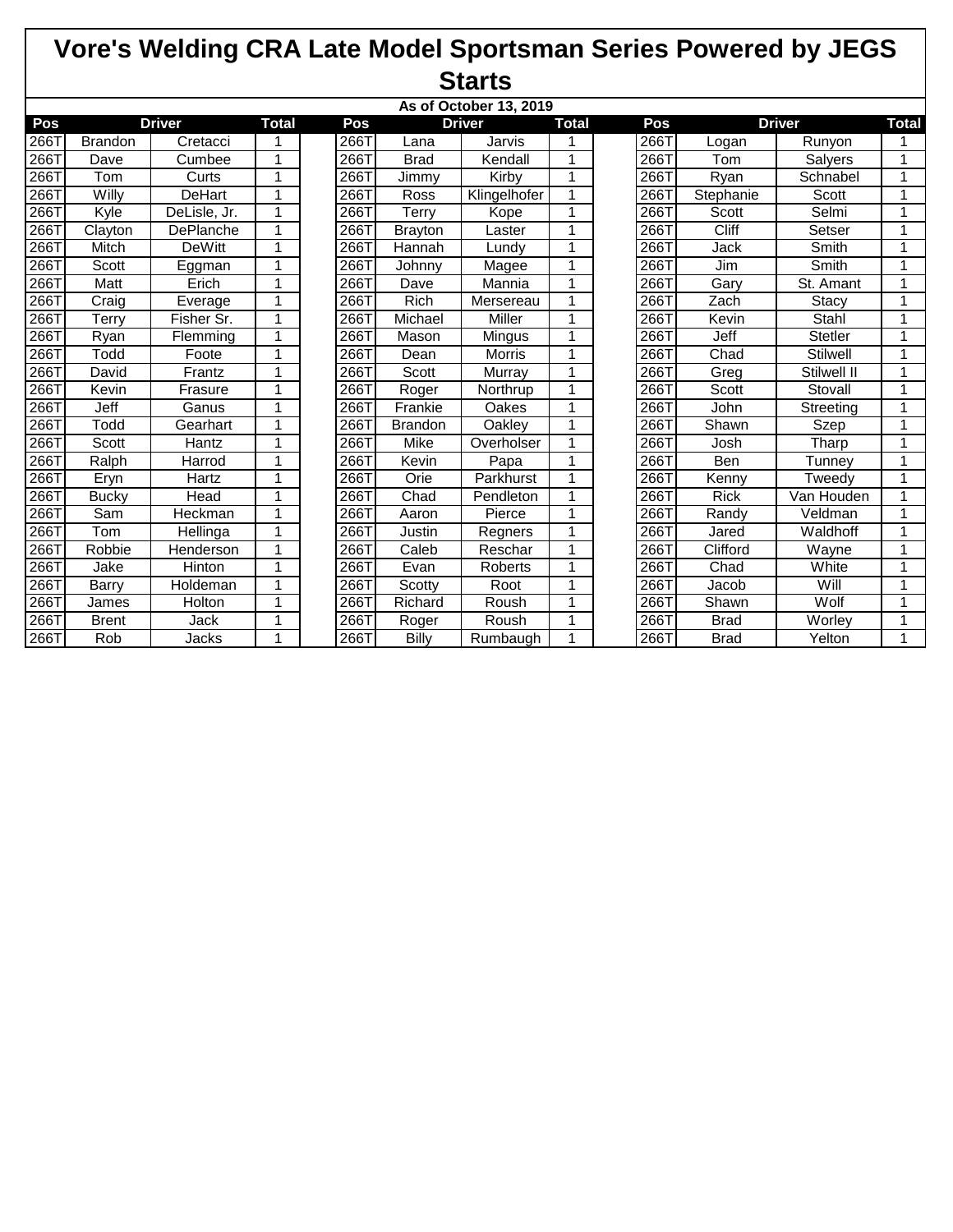|                    | As of October 13, 2019 |                |                 |  |      |              |                           |                 |  |      |                |               |                 |
|--------------------|------------------------|----------------|-----------------|--|------|--------------|---------------------------|-----------------|--|------|----------------|---------------|-----------------|
|                    |                        |                |                 |  |      |              | <b>Alphabetical Order</b> |                 |  |      |                |               |                 |
| Pos                |                        | <b>Driver</b>  | <b>Total</b>    |  | Pos  |              | <b>Driver</b>             | <b>Total</b>    |  | Pos  |                | <b>Driver</b> | <b>Total</b>    |
| 266T               | <b>Bud</b>             | Adams          | 1               |  | 266T | Andy         | <b>Bozell</b>             | 1               |  | 266T | <b>Brandon</b> | Cretacci      | 1               |
| 266T               | Daniel                 | Adams          | 1               |  | 266T | Phil         | <b>Bozell</b>             | 1               |  | 266T | Dave           | Cumbee        | 1               |
| 266T               | Ron                    | Allen          | $\mathbf{1}$    |  | 34T  | Chris        | <b>Brann</b>              | $\overline{23}$ |  | 210T | Clay           | Curts         | $\overline{2}$  |
| 110T               | Rob                    | Allman         | $\overline{7}$  |  | 210T | <b>James</b> | <b>Brown</b>              | $\overline{2}$  |  | 266T | Tom            | Curts         | $\mathbf{1}$    |
| 22T                | Justin                 | Alsip          | 29              |  | 175T | Danny        | Brown Jr.                 | 3               |  | 175T | <b>Blake</b>   | Dager         | 3               |
| 266T               | <b>Mike</b>            | Ammerman       | 1               |  | 266T | <b>Bill</b>  | <b>Browning</b>           | 1               |  | 175T | <b>Bobby</b>   | Dager         | $\overline{3}$  |
| 266T               | Dale                   | Amonett        | 1               |  | 153T | Densil       | <b>Brumfield</b>          | 4               |  | 15   | Tony           | Dager         | $\overline{35}$ |
| $\overline{128}$ T | Ryan                   | Amonett        | 5               |  | 128T | Tony         | <b>Brunke</b>             | $\overline{5}$  |  | 175T | Charles        | Darr          | $\overline{3}$  |
| 17T                | Shawn                  | Amor           | 31              |  | 12   | Tony         | <b>Brutti</b>             | 39              |  | 128T | <b>Brad</b>    | <b>Davis</b>  | $\overline{5}$  |
| 17T                | Robert                 | Amos Jr.       | $\overline{31}$ |  | 175T | Ryan         | <b>Buckner</b>            | 3               |  | 153T | <b>Buddy</b>   | Davis         | 4               |
| $\overline{2101}$  | <b>Brock</b>           | Anderson       | $\overline{2}$  |  | 266T | <b>Bill</b>  | <b>Burba</b>              | $\mathbf{1}$    |  | 266T | Willy          | DeHart        | 1               |
| 266T               | Dustin                 | Anderson       | $\mathbf{1}$    |  | 153T | Dustin       | <b>Burge</b>              | 4               |  | 266T | Kyle           | DeLisle, Jr.  | 1               |
| $175$ T            | Glenn                  | Andrew         | 3               |  | 266T | Josh         | <b>Burton</b>             | $\mathbf{1}$    |  | 91T  | <b>Brian</b>   | Demland       | 9               |
| 128T               | <b>Jerry</b>           | Andrews        | 5               |  | 266T | Terry        | <b>Burton</b>             | 1               |  | 266T | Clayton        | DePlanche     | $\mathbf{1}$    |
| 266T               | Dalton                 | Armstrong      | 1               |  | 175T | Lauren       | <b>Bush</b>               | 3               |  | 266T | Mitch          | <b>DeWitt</b> | 1               |
| 266T               | <b>Burney</b>          | Arnett         | 1               |  | 266T | James        | <b>Butler</b>             | 1               |  | 48T  | Jack           | Dossey III    | 17              |
| 266T               | David                  | Arnold, Jr     | 1               |  | 128T | Tim          | <b>Byrdwell</b>           | 5               |  | 37T  | <b>Bob</b>     | Dumke         | 21              |
| 91T                | Kale                   | Asztalos       | 9               |  | 210T | Josh         | Cahill                    | $\overline{2}$  |  | 59T  | Dave           | Duncan        | 15              |
| 266T               | <b>Brandon</b>         | Atkins         | $\mathbf{1}$    |  | 14   | David        | Campbell                  | $\overline{36}$ |  | 210T | Zack           | Dunson        | $\overline{2}$  |
| $\mathbf{1}$       | Jason                  | Atkinson       | $\overline{72}$ |  | 175T | Mike         | Cannon                    | 3               |  | 53T  | Damon          | Ecoff         | 16              |
| 99T                | Dean                   | <b>Baker</b>   | $\overline{8}$  |  | 29T  | Kent         | Carson                    | $\overline{24}$ |  | 266T | Scott          | Eggman        | $\mathbf{1}$    |
| 110T               | Kent                   | Baledge        | $\overline{7}$  |  | 153T | Randy        | Casey                     | 4               |  | 210T | Joe            | Ellert        | $\overline{2}$  |
| 153T               | Tanner                 | <b>Ballard</b> | 4               |  | 48T  | Terry        | Cater                     | 17              |  | 175T | <b>Matt</b>    | Elliot        | $\overline{3}$  |
| 266T               | George                 | <b>Banter</b>  | 1               |  | 76T  | Josh         | Cave                      | $\overline{11}$ |  | 122T | Jeff           | <b>Ellis</b>  | $\overline{6}$  |
| 62T                | <b>Brandon</b>         | <b>Barcus</b>  | 14              |  | 48T  | Gabe         | Cerny                     | 17              |  | 210T | Wayne          | Emberson      | $\overline{2}$  |
| 175T               | <b>Brian</b>           | <b>Barcus</b>  | 3               |  | 210T | Curtis       | Chapman                   | $\overline{2}$  |  | 266T | Matt           | Erich         | 1               |
| 13                 | Eric                   | <b>Barcus</b>  | 38              |  | 210T | Gary         | Chapman                   | $\overline{c}$  |  | 210T | Eric           | Evans         | $\overline{2}$  |
| 128T               | Tony                   | <b>Barcus</b>  | 5               |  | 266T | Tim          | Chapman                   | $\mathbf{1}$    |  | 266T | Craig          | Everage       | 1               |
| 266T               | John                   | Barlow         | 1               |  | 266T | Tony         | Chapman                   | $\mathbf{1}$    |  | 83T  | Jeremy         | Everding      | 10              |
| 266T               | Chuck                  | <b>Barnes</b>  | 1               |  | 266T | Roger        | Chrismore                 | $\mathbf{1}$    |  | 99T  | Cassten        | Everidge      | 8               |
| 210T               | David                  | Barnhart       | $\overline{2}$  |  | 122T | <b>Steve</b> | Christman                 | 6               |  | 210T | <b>Rick</b>    | Everidge      | $\overline{2}$  |
| 128T               | Jon                    | Beach          | 5               |  | 83T  | Kevin        | Claborn                   | 10              |  | 128T | <b>Brandon</b> | Fagin         | 5               |
| 83T                | Quinnton               | Bear           | 10              |  | 210T | Kevin        | Clash                     | $\overline{2}$  |  | 175T | Pete           | Farmer        | 3               |
| 48T                | Joe                    | Beaver         | 17              |  | 266T | Justin       | Claucherty                | 1               |  | 153T | Richard        | Farmer        | $\overline{4}$  |
| 266T               | David                  | <b>Beezley</b> | 1               |  | 210T | Mike         | Coates                    | $\overline{c}$  |  | 11   | Terry          | Fisher Jr.    | 40              |
| 266T               | Tommy                  | <b>Beezley</b> | $\mathbf{1}$    |  | 53T  | Austin       | Coe                       | 16              |  | 266T | Terry          | Fisher Sr.    | 1               |
| 266T               | Ron                    | Belt           | 1               |  | 266T | Kenny        | Coe                       | 1               |  | 153T | Oliver         | Fitzwater     | 4               |
| 266T               | Jimmy                  | Benson         | 1               |  | 175T | Jon          | Conklin                   | $\overline{3}$  |  | 266T | Ryan           | Flemming      | 1               |
| 210T               | Wade                   | Berger         | $\overline{c}$  |  | 53T  | Dean         | Cook                      | 16              |  | 110T | TJ             | Flynn         | 7               |
| 266T               | <b>Bobby</b>           | Bering, Jr.    | $\mathbf 1$     |  | 83T  | Kevin        | Cook                      | 10              |  | 266T | Todd           | Foote         | 1               |
| 266T               | Dave                   | <b>Bice</b>    | $\mathbf 1$     |  | 210T | Randy        | Cook                      | $\overline{2}$  |  | 91T  | David          | Fox II        | 9               |
| 175T               | Derek                  | <b>Bischak</b> | $\overline{3}$  |  | 16   | Tommy        | Cook                      | 34              |  | 266T | David          | Frantz        | 1               |
| 266T               | Jacob                  | <b>Blair</b>   | $\mathbf{1}$    |  | 22T  | Al           | Cook, Jr.                 | $\overline{29}$ |  | 266T | Kevin          | Frasure       | 1               |
| 26                 | Steve                  | <b>Blair</b>   | 27              |  | 99T  | Joe          | Cooksey                   | 8               |  | 91T  | David          | Fretz         | $9\,$           |
| 153T               | Michael                | Blankenship    | $\overline{4}$  |  | 266T | Charlie      | Cotton                    | 1               |  | 175T | Johnny         | Fugate        | 3               |
| 210T               | <b>Bob</b>             | <b>Bliss</b>   | 2               |  | 24T  | J.P.         | Crabtree                  | $\overline{28}$ |  | 128T | Tim            | Fulford       | 5               |
| 128T               | Bobby                  | <b>Blount</b>  | 5               |  | 210T | Jarren       | Crabtree                  | $\overline{2}$  |  | 266T | Jeff           | Ganus         | 1               |
| 210T               | Rich                   | Boal           | $\overline{c}$  |  | 266T | Jim          | Crabtree Jr.              | 1               |  | 122T | <b>Jacob</b>   | Garrigus      | 6               |
| 76T                | Shawn                  | Bonar          | 11              |  | 266T | Tim          | Craig                     | 1               |  | 99T  | Chad           | Gaskil        | 8               |
| 175T               | Kraig                  | Bontrager      | $\sqrt{3}$      |  | 29T  | <b>Trey</b>  | Craig                     | 24              |  | 210T | Johnny         | Gatton Jr.    | $\overline{2}$  |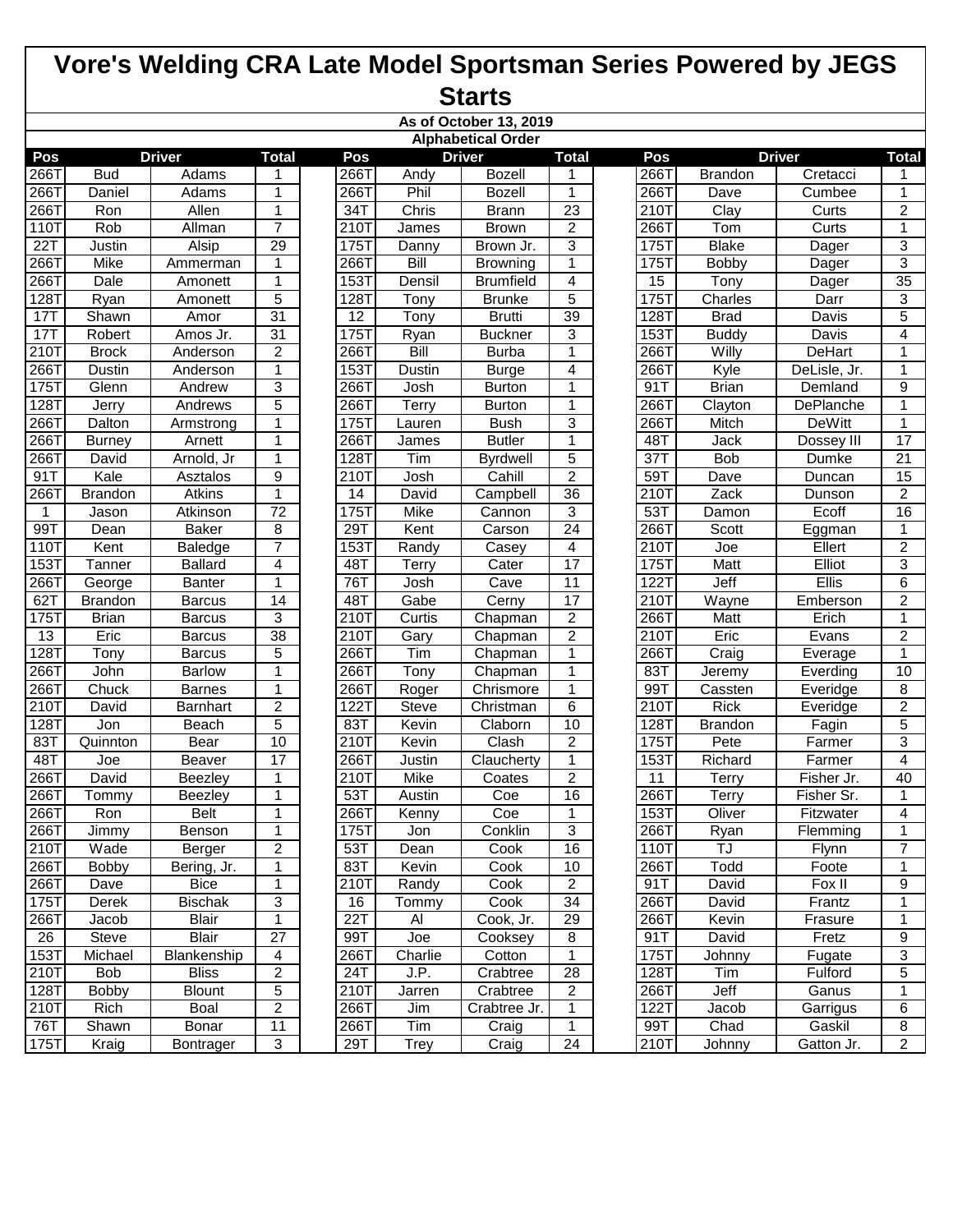|                  |                |                 |                 |      |                | As of October 13, 2019    |                 |                |                   |               |                 |
|------------------|----------------|-----------------|-----------------|------|----------------|---------------------------|-----------------|----------------|-------------------|---------------|-----------------|
|                  |                |                 |                 |      |                | <b>Alphabetical Order</b> |                 |                |                   |               |                 |
| Pos              |                | <b>Driver</b>   | <b>Total</b>    | Pos  |                | <b>Driver</b>             | <b>Total</b>    | Pos            |                   | <b>Driver</b> | <b>Total</b>    |
| 266T             | Todd           | Gearhart        | 1               | 210T | Andy           | Jennings                  | 2               | 266T           | Mason             | Mingus        | 1               |
| 153T             | Jim            | Geiger          | 4               | 175T | Chris          | Jennings                  | 3               | 34T            | Steve             | Minich, Jr.   | 23              |
| 210T             | <b>Bob</b>     | Golubski        | $\overline{2}$  | 175T | Weston         | Jewett                    | $\overline{3}$  | 128T           | <b>Nick</b>       | Moore         | 5               |
| $\overline{210}$ | <b>Nik</b>     | Gorrell         | $\overline{2}$  | 128T | Terry          | Jones                     | $\overline{5}$  | 266T           | Dean              | Morris        | 1               |
| 69T              | Tim            | Greene          | 12              | 175T | Howard         | Kelly, Jr.                | $\overline{3}$  | 210T           | <b>Brian</b>      | Morrow        | $\overline{2}$  |
| 64T              | Corey          | Gregory         | $\overline{13}$ | 266T | <b>Brad</b>    | Kendall                   | $\mathbf{1}$    | 210T           | Kyle              | Murphy        | $\overline{2}$  |
| 99T              | Quay           | Gregory         | 8               | 99T  | Justin         | King                      | 8               | 266T           | Scott             | Murray        | 1               |
| 59T              | Derrick        | Griffin         | 15              | 266T | Jimmy          | Kirby                     | $\mathbf{1}$    | 210T           | Jared             | Neal          | $\overline{2}$  |
| 1287             | Bill           | Griffith        | 5               | 110T | <b>Bob</b>     | Kissinger                 | 7               | 91T            | Jason             | Neal          | 9               |
| 2101             | Kevin          | Gross           | 2               | 266T | Ross           | Klingelhofer              | 1               | 128T           | Scott             | Neal          | 5               |
| 128T             | Kevin          | Gunkel          | 5               | 175T | Scott          | Knepley                   | 3               | 210T           | Rob               | Noel          | $\overline{2}$  |
| 39T              | Chris          | Hacker          | 20              | 266T | Terry          | Kope                      | $\mathbf{1}$    | 210T           | Matt              | Norem         | $\overline{2}$  |
| 110T             | J.J.           | Haley           | 7               | 175T | Lucas          | Krick                     | 3               | 266T           | Roger             | Northrup      | $\mathbf 1$     |
| $\overline{c}$   | Charlie        | Hanna           | 69              | 210T | Mike           | Kugler                    | $\overline{2}$  | 153T           | Roger             | Northrup, Jr. | 4               |
| 2661             | Scott          | Hantz           | 1               | 210T | Kenny          | Kuntz                     | $\overline{2}$  | 62T            | R.J.              | Norton III    | 14              |
| 266T             | Ralph          | Harrod          | 1               | 5    | Mark           | Lambert                   | $\overline{55}$ | 153T           | $\overline{R.J.}$ | Norton Jr.    | 4               |
| 1757             | Bill           | Hartman         | 3               | 110T | Colby          | Lane                      | $\overline{7}$  | 266T           | Frankie           | Oakes         | $\mathbf{1}$    |
| 266T             | Eryn           | Hartz           | $\mathbf{1}$    | 128T | Jeff           | Lane                      | $\overline{5}$  | 266T           | <b>Brandon</b>    | Oakley        | $\mathbf{1}$    |
| 2667             | <b>Bucky</b>   | Head            | $\mathbf{1}$    | 266T | <b>Brayton</b> | Laster                    | $\mathbf{1}$    | 210T           | Tommy             | O'Leary IV    | $\overline{2}$  |
| 39T              | John           | Heck            | $\overline{20}$ | 69T  | <b>Nick</b>    | Lay                       | 12              | 175T           | Jack              | Oliver        | 3               |
| 2667             | Sam            | <b>Heckman</b>  | 1               | 210T | <b>Derrick</b> | Layne                     | $\overline{c}$  | 69T            | Jesse             | Opliger       | $\overline{12}$ |
| 2101             | <b>Brian</b>   | <b>Hedge</b>    | 2               | 175T | <b>Bob</b>     | Lemen                     | 3               | 266T           | <b>Mike</b>       | Overholser    | 1               |
| 266T             | Tom            | Hellinga        | 1               | 210T | LJ             | Lines                     | $\overline{2}$  | 76T            | Jacob             | Owens         | 11              |
| 266T             | Robbie         | Henderson       | 1               | 175T | Mark           | Livesay                   | 3               | 266T           | Kevin             | Papa          | 1               |
| 2101             | <b>Brandon</b> | Hermiller       | $\overline{2}$  | 64T  | Bill           | Lovely                    | 13              | 69T            | Chris             | Parker        | 12              |
| 83T              | Nathan         | Herron          | 10              | 266T | Hannah         | Lundy                     | 1               | 28             | Mark              | Parker        | 25              |
| 2101             | Gabe           | Hess            | $\overline{2}$  | 76T  | Keith          | Lyons                     | 11              | 266T           | Orie              | Parkhurst     | 1               |
| $175$ T          | Donnie         | Hill            | 3               | 266T | Johnny         | Magee                     | $\mathbf{1}$    | 175T           | Donald            | Parsons       | $\overline{3}$  |
| $210$ T          | Scott          | Hinshaw         | $\overline{2}$  | 175T | Tyler          | Mahaffey                  | 3               | 69T            | Matthew           | Parsons       | $\overline{12}$ |
| 266T             | Jake           | Hinton          | 1               | 122T | Don            | Mahaffey Jr.              | $\overline{6}$  | 175T           | <b>Steve</b>      | Pearson       | 3               |
| 99T              | Derek          | Hoffman         | 8               | 266T | Dave           | Mannia                    | $\mathbf{1}$    | 266T           | Chad              | Pendleton     | 1               |
| 266T             | <b>Barry</b>   | <b>Holdeman</b> | 1               | 29T  | Jeff           | Marcum                    | $\overline{24}$ | 17T            | <b>Ric</b>        | Pfeifer       | $\overline{31}$ |
| 266T             | James          | Holton          | $\mathbf{1}$    | 175T | <b>Brian</b>   | Marrow                    | 3               | 153T           | <b>Brandon</b>    | Phillips      | 4               |
| 53T              | Fred           | Hopkins         | 16              | 128T | Tyler          | Marsh                     | 5               | 210T           | Ronnie            | Phipps        | $\overline{2}$  |
| 1281             | Randy          | <b>Hoppes</b>   | 5               | 210T | Todd           | Marsh                     | $\overline{2}$  | 266T           | Aaron             | Pierce        | 1               |
| 210T             | Hope           | Hornish         | $\overline{2}$  | 69T  | John           | Marshall                  | $\overline{12}$ | 210T           | Aaron             | Pippin        | $\overline{2}$  |
| 210T             | Mike           | Horvath         | $\overline{2}$  | 110T | <b>Mark</b>    | Mason                     | $\overline{7}$  | 210T           | Josh              | Poore         | $\overline{2}$  |
| 39T              | Adam           | Hudson          | 20              | 128T | Justin         | May                       | $\overline{5}$  | 128T           | <b>Nick</b>       | Pressler      | 5               |
| 76T              | Thomas         | Hufferd Jr.     | 11              | 153T | Ron            | Maynard, Jr.              | $\overline{4}$  | 153T           | <b>Stuart</b>     | Quakenbush    | 4               |
| <b>153T</b>      | Tyler          | Hufford         | 4               | 36   | Neal           | McClelland                | 22              | 210T           | <b>Brian</b>      | Redmond       | $\overline{2}$  |
| 45T              | Zach           | Hulvey          | 18              | 44   | <b>Brian</b>   | McFadden                  | 19              | 266T           | Justin            | Regners       | 1               |
| $\overline{3}$   | <b>Billy</b>   | Hutson          | 67              | 122T | Eric           | McGlothlen                | 6               | 266T           | Caleb             | Reschar       | 1               |
| 266T             | <b>Brent</b>   | Jack            | 1               | 76T  | <b>Brandon</b> | Mefford                   | 11              | 153T           | Chad              | Reuille       | 4               |
| 210T             | <b>Brian</b>   | Jack            | 2               | 153T | William        | Mefford                   | 4               | 24T            | Chad              | Richardson    | 28              |
| 91T              | Hunter         | Jack            | 9               | 266T | Rich           | Mersereau                 | $\mathbf{1}$    | 83T            | Neil              | Richardson    | 10              |
| 110T             | Tanner         | Jack            | $\overline{7}$  | 210T | <b>Bret</b>    | <b>Miles</b>              | $\overline{2}$  | $\overline{7}$ | <b>Rick</b>       | Rinehart      | 50              |
| 266T             | Rob            | Jacks           | $\mathbf{1}$    | 64T  | <b>Bret</b>    | Miles Jr.                 | 13              | 266T           | Evan              | Roberts       | 1               |
| 99T              | <b>Brian</b>   | Janes           | 8               | 266T | Michael        | Miller                    | $\mathbf 1$     | 39T            | <b>Brett</b>      | Robinson      | 20              |
| 266T             |                | Jarvis          | $\mathbf{1}$    | 175T | Mike           | <b>Miller</b>             | 3               | 266T           | Scotty            | Root          | $\mathbf{1}$    |
| 210T             | Lana<br>Phil   |                 |                 |      |                |                           | $\overline{2}$  |                |                   |               |                 |
|                  |                | Jenkins         | $\overline{2}$  | 210T | Thomas         | Miller                    |                 | 37T            | Ronnie            | Rose          | 21              |